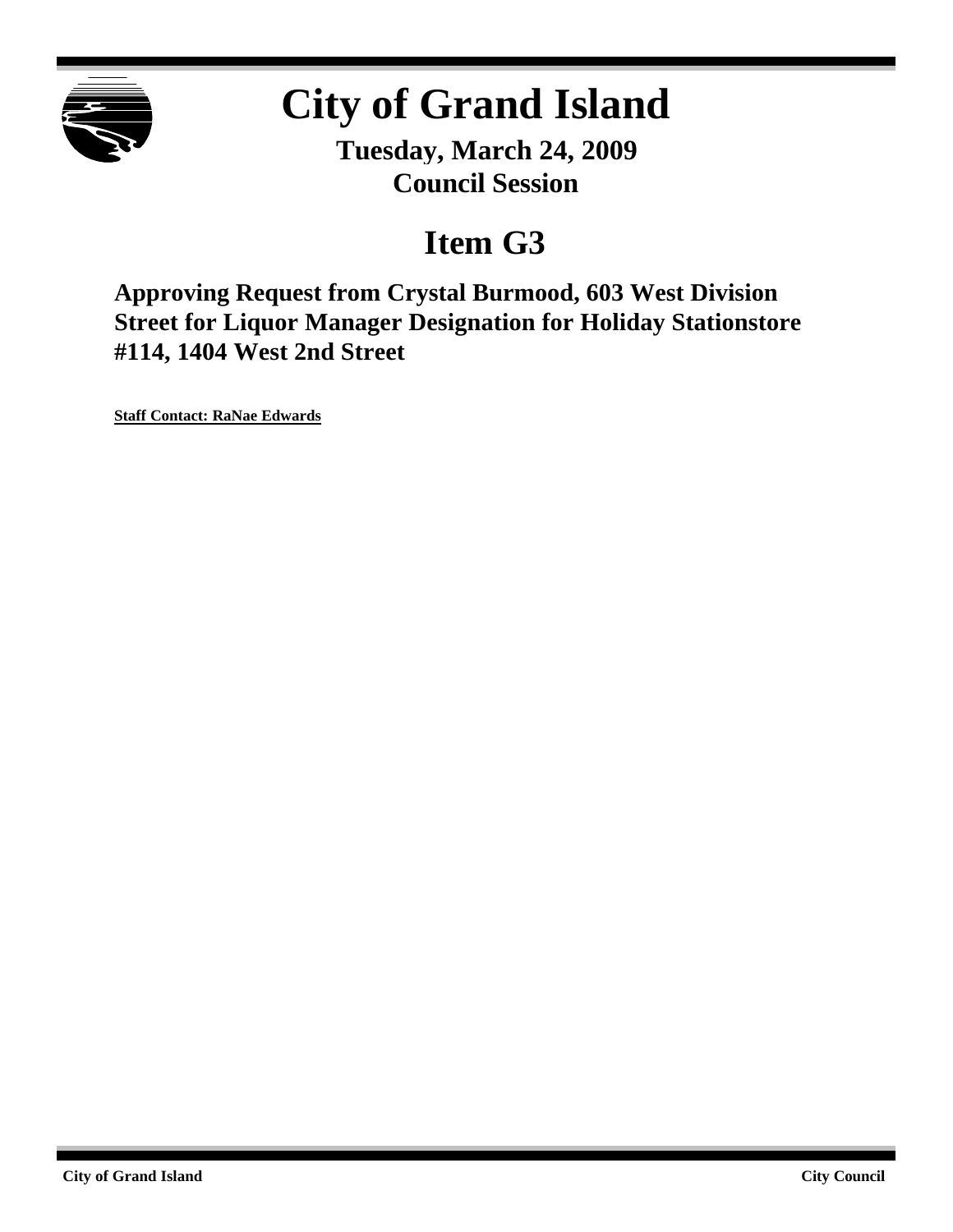## **Council Agenda Memo**

| <b>From:</b>    | RaNae Edwards, City Clerk                                                                                                                                              |  |  |
|-----------------|------------------------------------------------------------------------------------------------------------------------------------------------------------------------|--|--|
| <b>Meeting:</b> | March 24, 2009                                                                                                                                                         |  |  |
| Subject:        | Request from Crystal Burmood, 603 West Division<br><b>Street for Liquor Manager Designation for Holiday</b><br>Stationstore #114, 1404 West $2^{\overline{n}d}$ Street |  |  |
| Item $\#$ 's:   | $G-3$                                                                                                                                                                  |  |  |
| $Presenter(s):$ | RaNae Edwards, City Clerk                                                                                                                                              |  |  |

### **Background**

Crystal Burmood, 603 West Division Street has submitted an application with the City Clerk's Office for a Liquor Manager Designation in conjunction with the Class "B-27796" Liquor License for Holiday Stationstore #114, 1404 West 2<sup>nd</sup> Street.

This application has been reviewed by the Police Department and City Clerk's Office.

#### **Discussion**

City Council action is required and forwarded to the Nebraska Liquor Control Commission for issuance of all liquor manager designations. All departmental reports have been received. See attached Police Department report.

### **Alternatives**

It appears that the Council has the following alternatives concerning the issue at hand. The Council may:

- 1. Approve the request.
- 2. Forward the request with no recommendation.
- 3. Take no action on the request.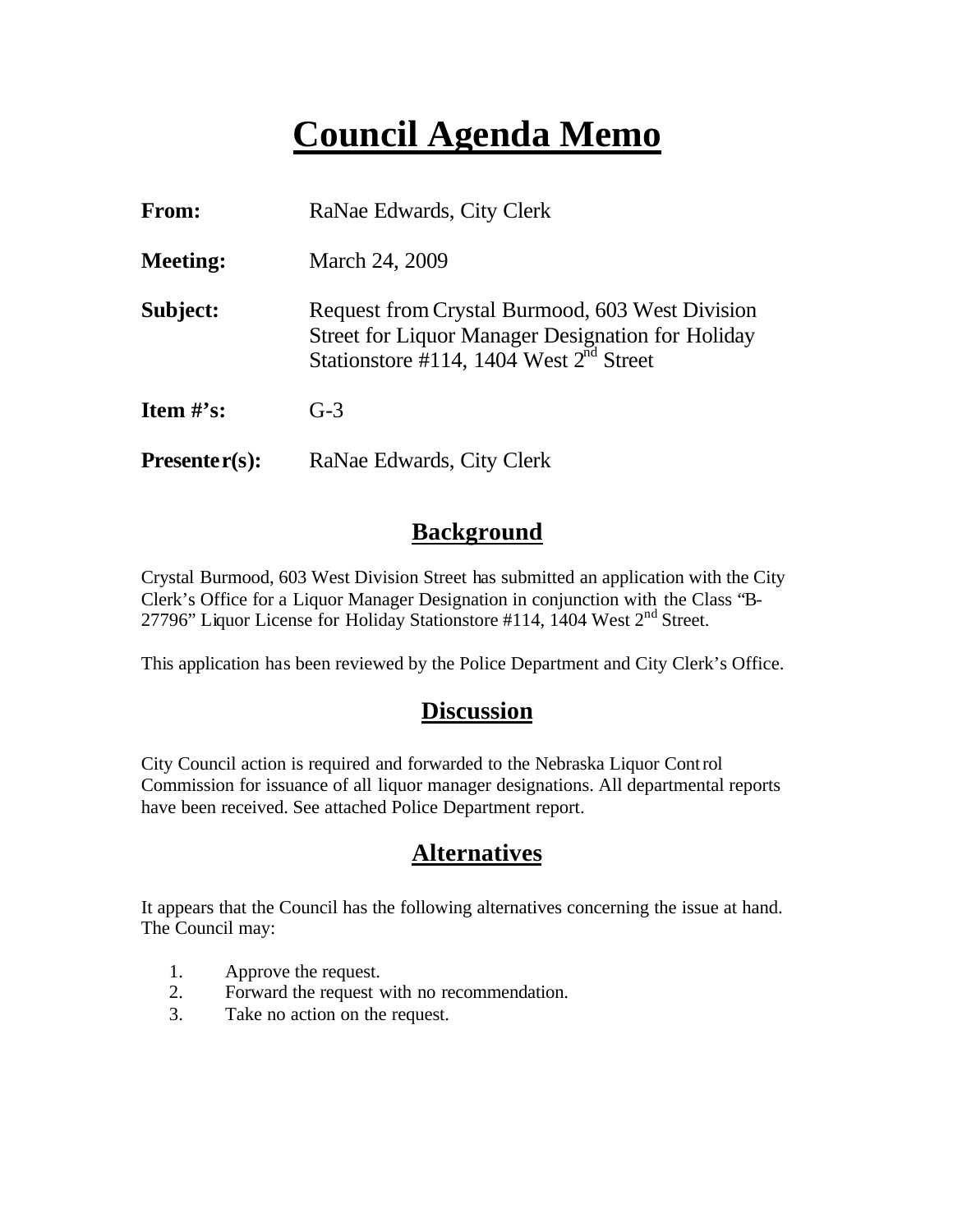## **Recommendation**

City Administration recommends that the Council approve the request for Liquor Manager Designation.

## **Sample Motion**

Move to approve the request fromCrystal Burmood, 603 West Division Street for Liquor Manager Designation in conjunction with the Class "B-27796" Liquor License for Holiday Stationstore #114, 1404 West 2<sup>nd</sup> Street with the stipulation that Ms. Burmood complete a state approved alcohol server/seller training program.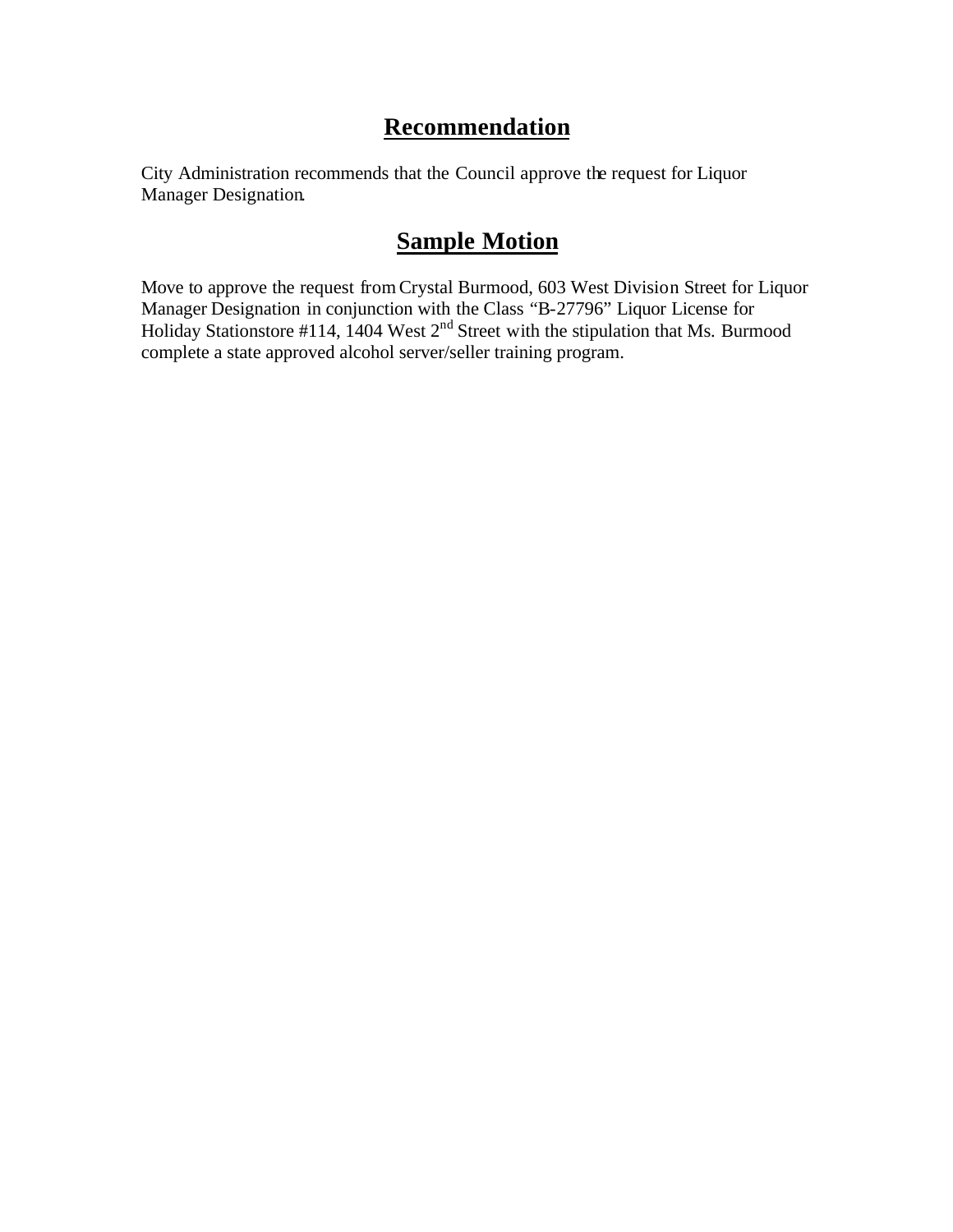| 03/10/09<br>12:15         | Grand Island Police Dept.<br>LAW INCIDENT TABLE | 339<br>Page: |
|---------------------------|-------------------------------------------------|--------------|
| City                      | : Grand Island                                  |              |
| Occurred after            | : 09:18:05 03/10/2009                           |              |
| Occurred before           | : 09:18:05 03/10/2009                           |              |
| When reported             | : 09:18:05 03/10/2009                           |              |
| Date disposition declared | : 03/10/2009                                    |              |
| Incident number           | : L09031095                                     |              |
| Primary incident number   |                                                 |              |
| Incident nature           | : Liquor Lic Inv Liquor License Investigation   |              |
| Incident address          | : 1404 2nd St W                                 |              |
| State abbreviation        | : NE                                            |              |
| ZIP Code                  | : 68801                                         |              |
| Contact or caller         |                                                 |              |
| Complainant name number   |                                                 |              |
| Area location code        | : PCID Police - CID                             |              |
| Received by               | : Vitera D                                      |              |
| How received              | : T Telephone                                   |              |
| Agency code               | : GIPD Grand Island Police Department           |              |
| Responsible officer       | : Vitera D                                      |              |
| Offense as Taken          |                                                 |              |
| Offense as Observed       |                                                 |              |
| Disposition               |                                                 |              |
| Misc. number              |                                                 |              |
| Geobase address ID        | 2895                                            |              |
| Long-term call ID         |                                                 |              |
| Clearance Code            | : CL Case Closed                                |              |
| Judicial Status           | NCI Non-criminal Incident                       |              |
| $= 2.223$ $= 2.233$       |                                                 |              |

INVOLVEMENTS:

|    | $Px$ Record # | Date           | Description              | Relationship      |
|----|---------------|----------------|--------------------------|-------------------|
| NΜ |               | 11846 03/10/09 | Burmood, Crystal Ann     | Liquor Manaqer    |
| ΝM |               | 52291 03/10/09 | Holiday Gas Station 114, | Business Involved |

LAW INCIDENT NARRATIVE:

 $\sim 10^{-1}$ 

Liquor Manager Investigation on Crystal Burmood

#### LAW INCIDENT RESPONDERS DETAIL:

| Se Responding offi Unit n Unit number |                |  |  |
|---------------------------------------|----------------|--|--|
|                                       |                |  |  |
| 1 Vitera D                            | 318 - Vitera D |  |  |

#### LAW SUPPLEMENTAL NARRATIVE:

| Seq Name   | Date                  |
|------------|-----------------------|
|            |                       |
| 1 Vitera D | $11:42:32$ 03/10/2009 |

Grand Island Police Department